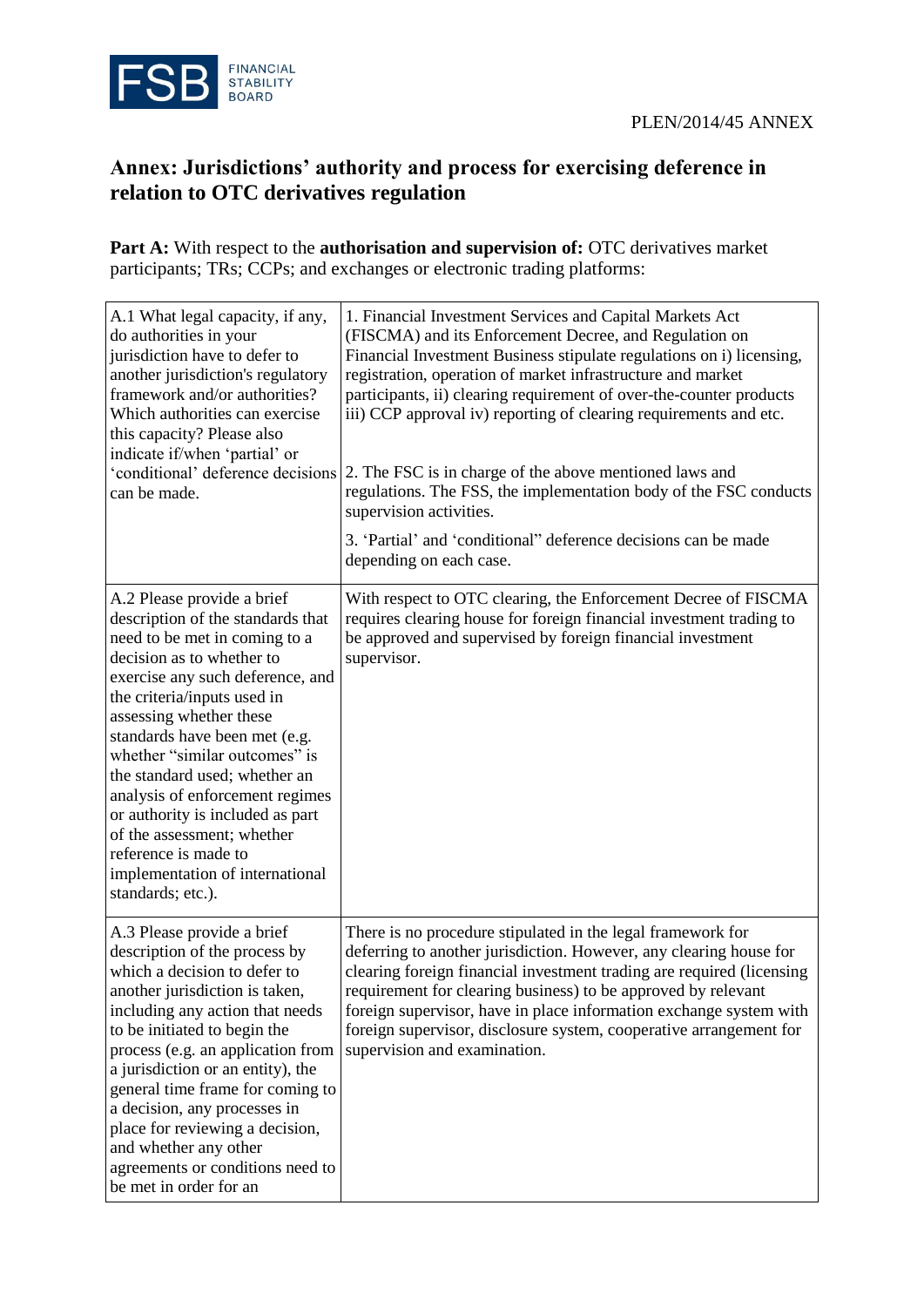| affirmative decision to be taken<br>(e.g. confidentiality agreements,<br>supervisory cooperation, or<br>reciprocal arrangements).                                                                                                                   |                                                                                                                                                                                                                                 |
|-----------------------------------------------------------------------------------------------------------------------------------------------------------------------------------------------------------------------------------------------------|---------------------------------------------------------------------------------------------------------------------------------------------------------------------------------------------------------------------------------|
| A.4 Please provide copies of, or<br>weblinks to, any documentation<br>or forms that have been<br>developed for sharing with<br>jurisdictions or entities as part of<br>the comparability or equivalence<br>assessment.                              | Relevant English laws and regulations can be found at the FSC<br>(www.fsc.go.kr/eng, Financial Laws) and FSS (english.fss.or.kr,<br>Laws & Regulations)'s website.                                                              |
| A.5 Please provide a list of<br>jurisdictions that you have<br>already determined to be<br>comparable or equivalent, if any<br>(and for what regulatory<br>purposes), and please note any<br>jurisdictions for which a<br>determination is pending. | There is no jurisdiction determined to be comparable or equivalent<br>at this point. However, Korea has submitted registration application<br>for domestic CCP to the ESMA and is currently undertaking<br>relevant procedures. |

**PartB:** With respect to **requirements on market participants** related to: reporting to TRs; clearing transactions through CCPs; capital, margin and/or other risk mitigation requirements; and executing transactions on exchanges or electronic platforms:

| B.1 What legal capacity, if any,<br>do authorities in your<br>jurisdiction have to defer to<br>another jurisdiction's regulatory<br>framework and/or authorities?<br>Which authorities can exercise<br>this capacity? Please also<br>indicate if/when 'partial' or<br>'conditional' deference decisions<br>can be made.        | 1. Financial Investment Services and Capital Markets Act<br>(FISCMA) and its Enforcement Decree, and Regulation on<br>Financial Investment Business stipulate regulations on i) licensing,<br>registration, operation of market infrastructure and market<br>participants, ii) clearing requirement of over-the-counter products<br>iii) CCP approval iv) reporting of clearing requirements and etc.<br>2. The FSC is in charge of FISCMA, its enforcement decree and<br>Regulation on Financial Investment Business. The FSS, the<br>implementation body of the FSC conducts supervision activities.<br>The Korea Exchange was approved by the FSC as a CCP and begun<br>mandatory clearing for OTC won-denominated IRS since June 30<br>2014.<br>3. 'Partial' or 'conditional' deference decisions can be made case by<br>case. |
|--------------------------------------------------------------------------------------------------------------------------------------------------------------------------------------------------------------------------------------------------------------------------------------------------------------------------------|------------------------------------------------------------------------------------------------------------------------------------------------------------------------------------------------------------------------------------------------------------------------------------------------------------------------------------------------------------------------------------------------------------------------------------------------------------------------------------------------------------------------------------------------------------------------------------------------------------------------------------------------------------------------------------------------------------------------------------------------------------------------------------------------------------------------------------|
| B.2 Please provide a brief<br>description of the standards that<br>need to be met in coming to a<br>decision as to whether to<br>exercise any such deference, and<br>the criteria/inputs used in<br>assessing whether these<br>standards have been met (e.g.<br>whether "similar outcomes" is<br>the standard used; whether an | N/A                                                                                                                                                                                                                                                                                                                                                                                                                                                                                                                                                                                                                                                                                                                                                                                                                                |